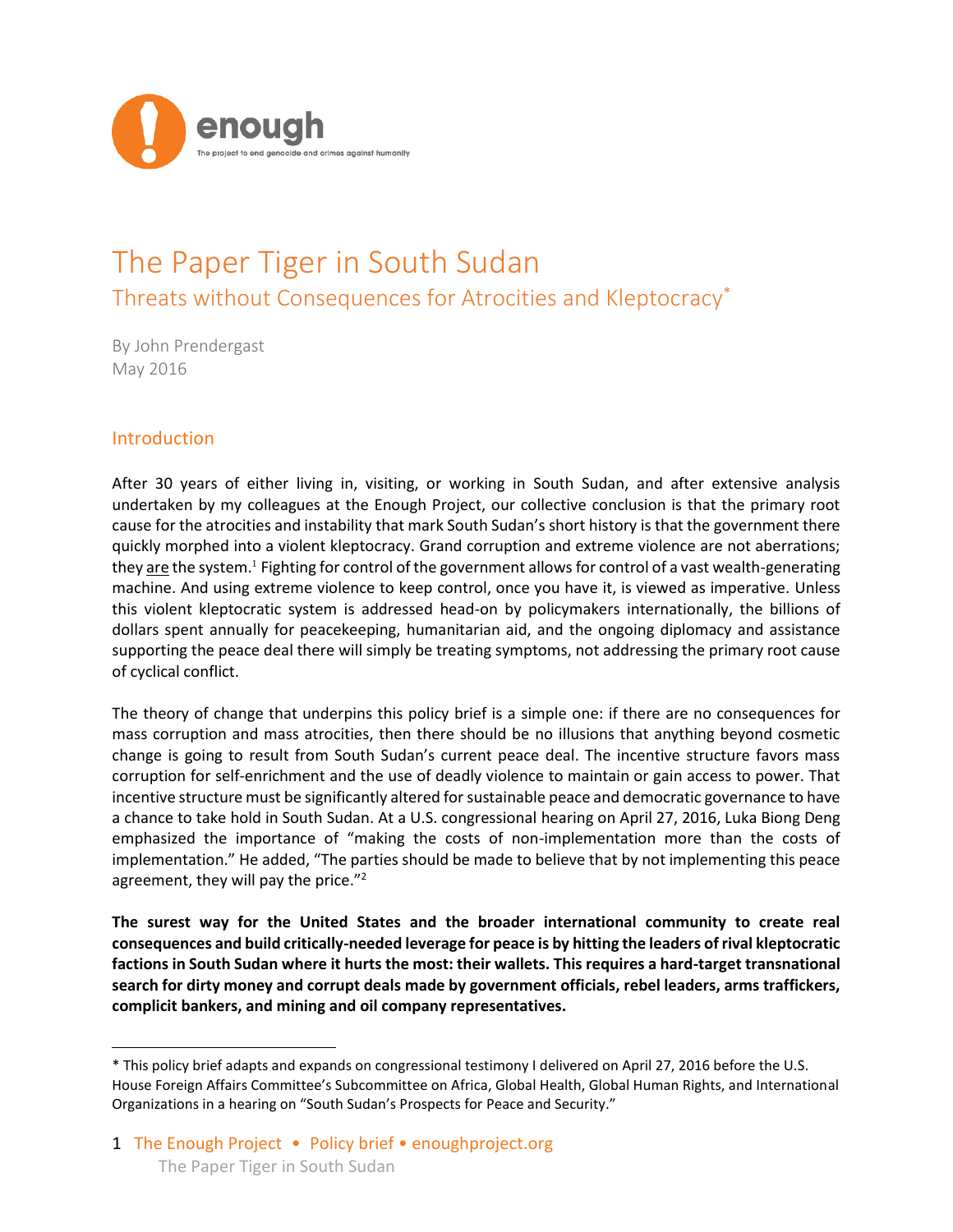Unfortunately, the United States and its allies have continuously threatened consequences without imposing them. They have become paper tigers in South Sudan, roaring without biting. This has had the unintended impact of hardening the sense of impunity of South Sudan's leaders, as one threat after another regarding arms embargoes and higher-level targeted sanctions have not come to fruition. Leading South Sudanese officials have learned how to do just enough to forestall more serious international actions, tying up the U.N. Security Council in endless debates and often marginalizing that body in the face of one of the world's worst humanitarian and human rights crises.

A government at its most basic level is supposed to deliver social services, provide security, and safeguard the rule of law. In South Sudan, however, with no internal checks and balances and no international accountability, the state has been transformed into a predatory criminal enterprise that serves only the interests of those at the top of the power pyramid. Competing factions of the ruling party have hijacked the state itself and are using its institutions—along with deadly force—to finance and fortify networks aimed at self-enrichment and maintaining or acquiring power.

The factions vying for power in Juba truly believe that they can loot state coffers and commit atrocities with impunity. In the short term, an elite pact like the current peace deal between the Juba government and the Sudan People's Liberation Army-In Opposition (SPLA-IO) may be the quickest path out of the immediate violence. But sustainable peace in South Sudan will remain illusory without fundamental changes to end impunity and establish accountability. If South Sudanese people who are striving for peace, human rights, and democracy are to be supported by the broader international community, it is critical that outsiders have a proper diagnosis of the primary driver of ongoing violence in the country today. A return to deadly conflict is likely unless the economic and atrocity crimes at the root of the country's violent kleptocratic system are addressed.

### Missing Ingredient: International Leverage

To counter the violent kleptocracy that has emerged as South Sudan's primary driver of violence, effective and accountable institutions have to be built and a safe space has to be ensured for civil society and the media to perform their critical functions. But this won't happen unless there is a dramatic increase in the influence that the international community can wield. **Addressing root causes will require much greater international leverage, which until now has been a cripplingly and puzzlingly insufficient part of international efforts to support peace and human rights in South Sudan**.

It is puzzling for this reason: when the United States wants to counter terrorism, reign in nuclear ambitions, undermine drug trafficking or other organized crime, and secure other top policy priorities, a basic element of the strategy to achieve objectives is to build leverage through the use of the tools of financial statecraft. **Sanctions, anti-money laundering measures, prosecutions, asset seizure and forfeiture, and other economic tools of 21st-century foreign policy are key instruments in securing foreign policy goals. How strange and disappointing it is that these tools are not effectively utilized for promoting peace and human rights in countries like South Sudan.** Going forward, these tools of financial coercion should be essential components of U.S. and global efforts to secure peace, prevent mass atrocities, and promote accountability in South Sudan and other African conflicts.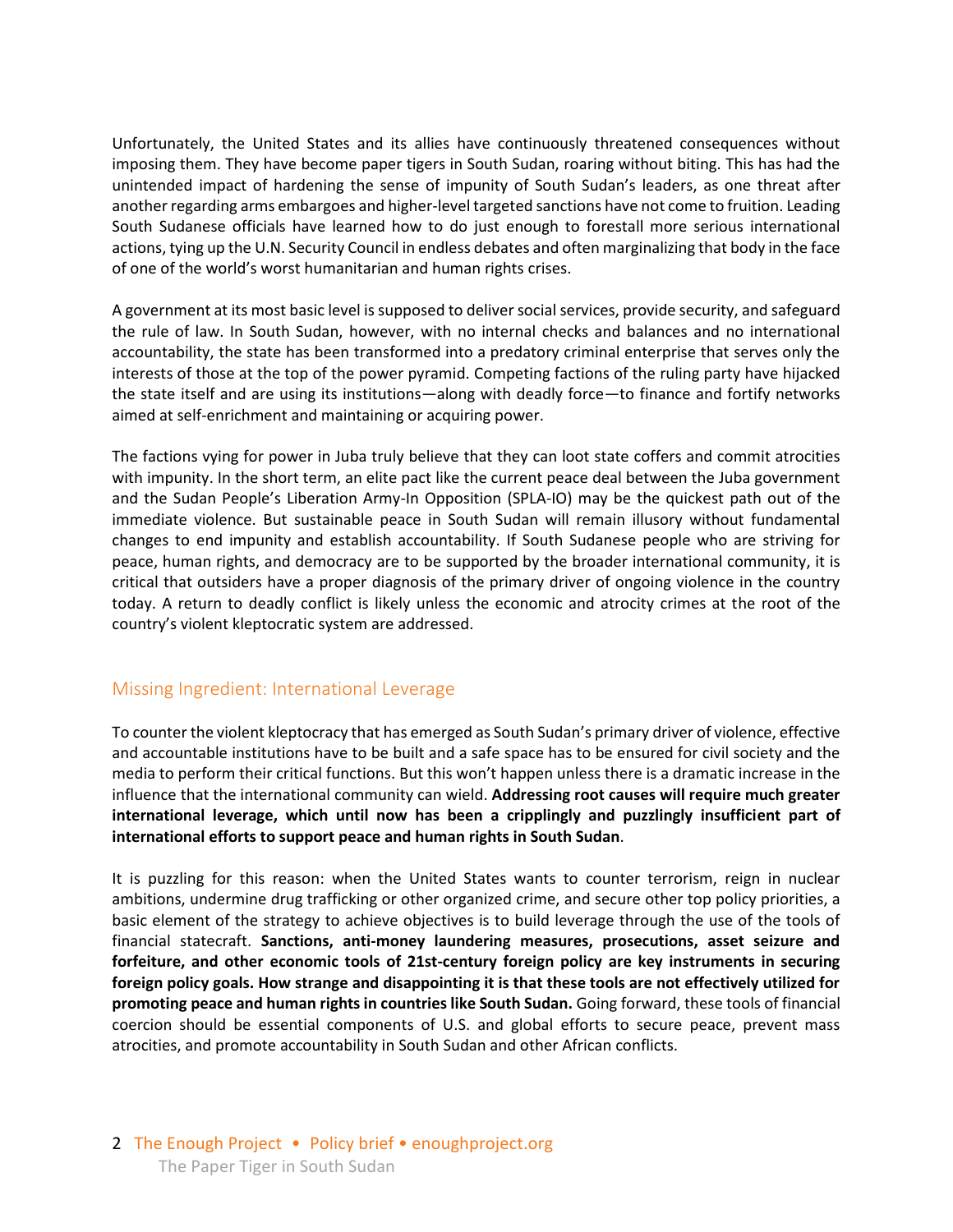### How to Build Leverage

In response to South Sudan's deadly looting frenzy, the United States must lead the international community in building the leverage necessary to alter the calculations of the country's leaders away from war and towards peace, from kleptocracy to good governance, from impunity to the rule of law. Diplomats from the United States and the United Nations—and other key actors—often bemoan the lack of leverage at their disposal to actually influence South Sudan's leaders to alter the disastrous trajectory these leaders have set for their country. Frankly, this mindset and state of affairs can be swiftly altered. Resignation to this perceived state of insufficient leverage results from a lack of both political will and policy imagination.

Building leverage is a diplomatic process, just like building a negotiations framework or a peacekeeping mission. It is a part of foreign policy that is often dramatically underutilized with respect to African conflicts, in part because of top-level inattention and mid-level lack of imagination and follow-through. The good news is that this perceived lack of leverage is entirely rectifiable when policy decisions are reached to prioritize this essential ingredient of a broader peace strategy.

The United States should lead in the development of a coordinated strategy for South Sudan that leverages substantially increased and rapidly deployed financial pressure as a means to secure action by the parties to fully implement the peace agreement and dismantle the violent kleptocracy that is responsible for this destructive war.

## Leverage for What? Unchecked Greed

Unchecked greed underlies the development of the violent kleptocracy, the main conflict driver in South Sudan. Although politicians have mobilized armed elements on the basis of ethnicity, leading to horrific war crimes which make peace and reconciliation all the more difficult, ethnic-based conflict is just a symptom of South Sudan's malaise, not its root cause. And it turns out that, despite its central importance in the war, unchecked greed is the one factor that has not been addressed within the context of international peace efforts.

Although its people are some of the economically poorest on earth, South Sudan is a country fabulously rich in natural resources. It is no coincidence, then, that for South Sudanese leaders, holding political power provides the primary means for self-enrichment. Just a year after the country achieved independence in 2011, revelations emerged that billions of dollars had already been looted from state coffers. And the looting has only escalated since. Investigations conducted by the Enough Project's new initiative, The Sentry, $3$  have identified numerous cases of large-scale embezzlement through procurement fraud, outright looting of the country's natural resources, and countless examples of unexplained wealth. Funds are routinely—and sometimes blatantly—misappropriated and diverted away from South Sudan's public coffers and central bank. In other cases, contracts are awarded to well-connected insiders, money is transferred, but the services are never delivered.

The rest of this policy brief provides concrete proposals (**throughout the text in bold below**) that could rapidly build leverage for the United States and the broader international community, leverage that could and should then be utilized to help dismantle the violent kleptocracy in Juba and end the cycles of war that have torn the world's newest country to pieces.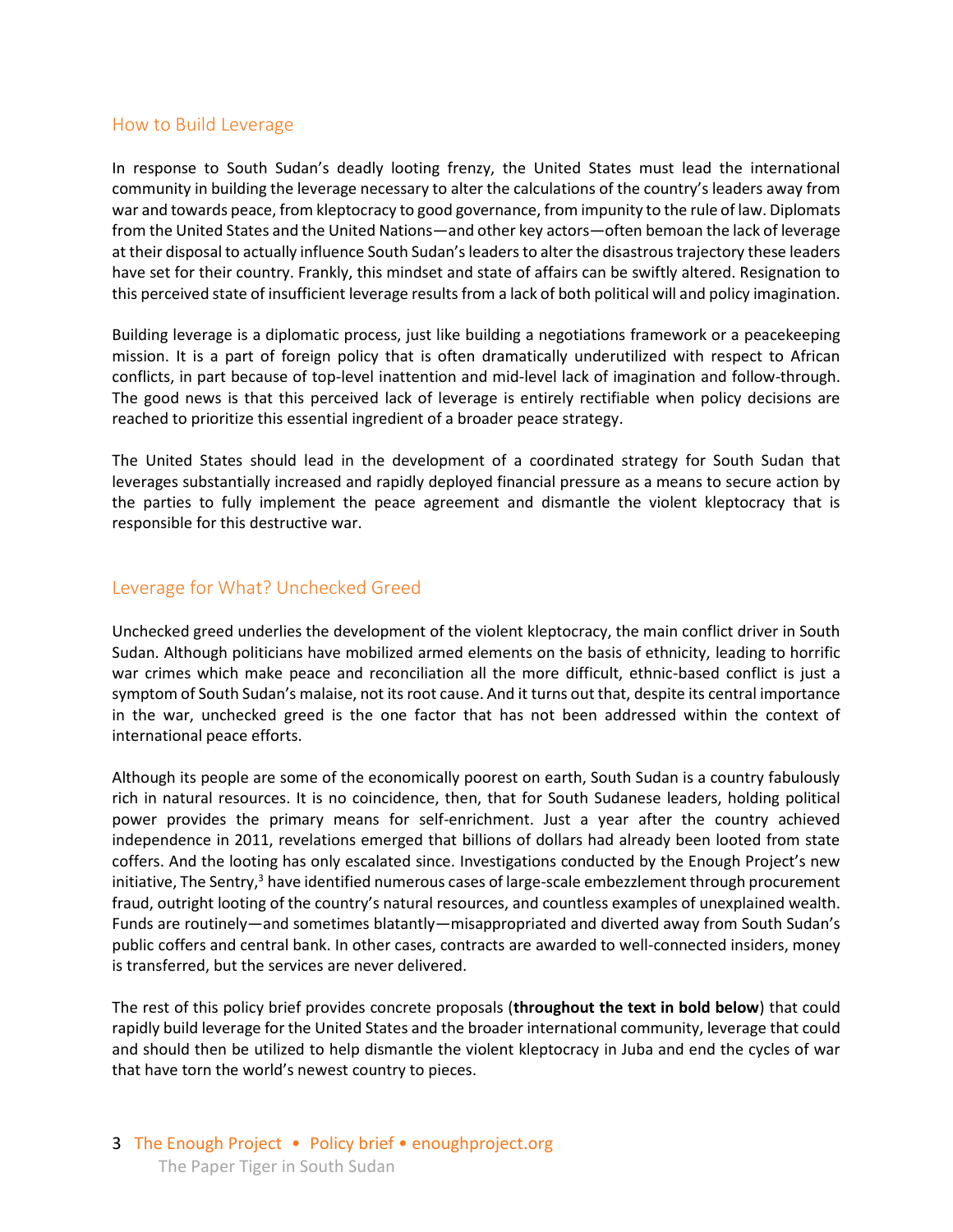## The Impact of Violent Kleptocracy

In South Sudan, grand corruption is inextricably linked to the violence that has plagued the country over the past two years. A 2015 report by the African Union Commission of Inquiry on South Sudan, which uses the word "corruption" no fewer than 34 times, emphasizes the centrality of corruption in the current crisis:

"It was clear from the various consultations of the Commission that the absence of equitable resource allocation and consequent marginalization of the various groups in South Sudan was a simmering source of resentment and disappointment underlying the conflagration that ensued, albeit the implosion of the conflict was brought about by the political struggle by the two main players. The struggle for political power and control of natural resources revenue, corruption and nepotism appear to be the key factors underlining the break out of the crisis that ravaged the entire country."<sup>4</sup>

For South Sudan's citizens, the results of this war have been unequivocally disastrous. It is impossible to truly know the total number of casualties of South Sudan's civil war. According to USAID, more than two million South Sudanese people have been displaced internally or are refugees. Parts of the country are currently experiencing an undeclared famine, particularly in war-torn areas. The Food and Agriculture Organization of the United Nations recently warned of "[a]larming reports of starvation, acute malnutrition and catastrophe levels of food insecurity."<sup>5</sup>

Violent conflict also has a disproportionate impact on women and girls. In South Sudan, the underreporting of sexual and gender-based violence exacerbates this already serious problem. Aurore Brossault, a mental health and psychosocial support specialist with the International Committee of the Red Cross, recently said, "Sexual violence remains largely invisible. It is significantly underreported because of cultural taboos, a lack of awareness and a lack of assistance."<sup>6</sup>

Since the war began, the United States and other donors have poured billions of dollars into humanitarian, peacekeeping and other assistance for South Sudan. Yet the suffering continues, and South Sudan's civil war has taken a devastating toll on the country's economy. Research undertaken by our investigative initiative, The Sentry, has documented that, through it all, corrupt officials on both sides of the conflict have found ways to profit from the country's instability—whether through illicit currency speculation schemes or through opaque transactions with a host of international war profiteers. Worse, while many South Sudanese citizens are suffering from famine conditions and clinging to their lives, members of the country's ruling elite can afford luxurious properties in neighboring countries and around the world and can send their children to prestigious private schools overseas. The war that erupted between ruling party factions in 2013 has been hell for South Sudan's people, but very lucrative for the country's leaders and their international collaborators.

### Looting and Killing with Impunity

The rival factions vying for control in Juba each have demonstrated a willingness to use lethal force on a large scale, stoke ethnic tensions for political gain, and commit mass atrocities in order to remain in power. There have been numerous credible reports of security forces targeting civilians. Dozens of humanitarian workers have been killed and their offices looted. In late February of this year, armed men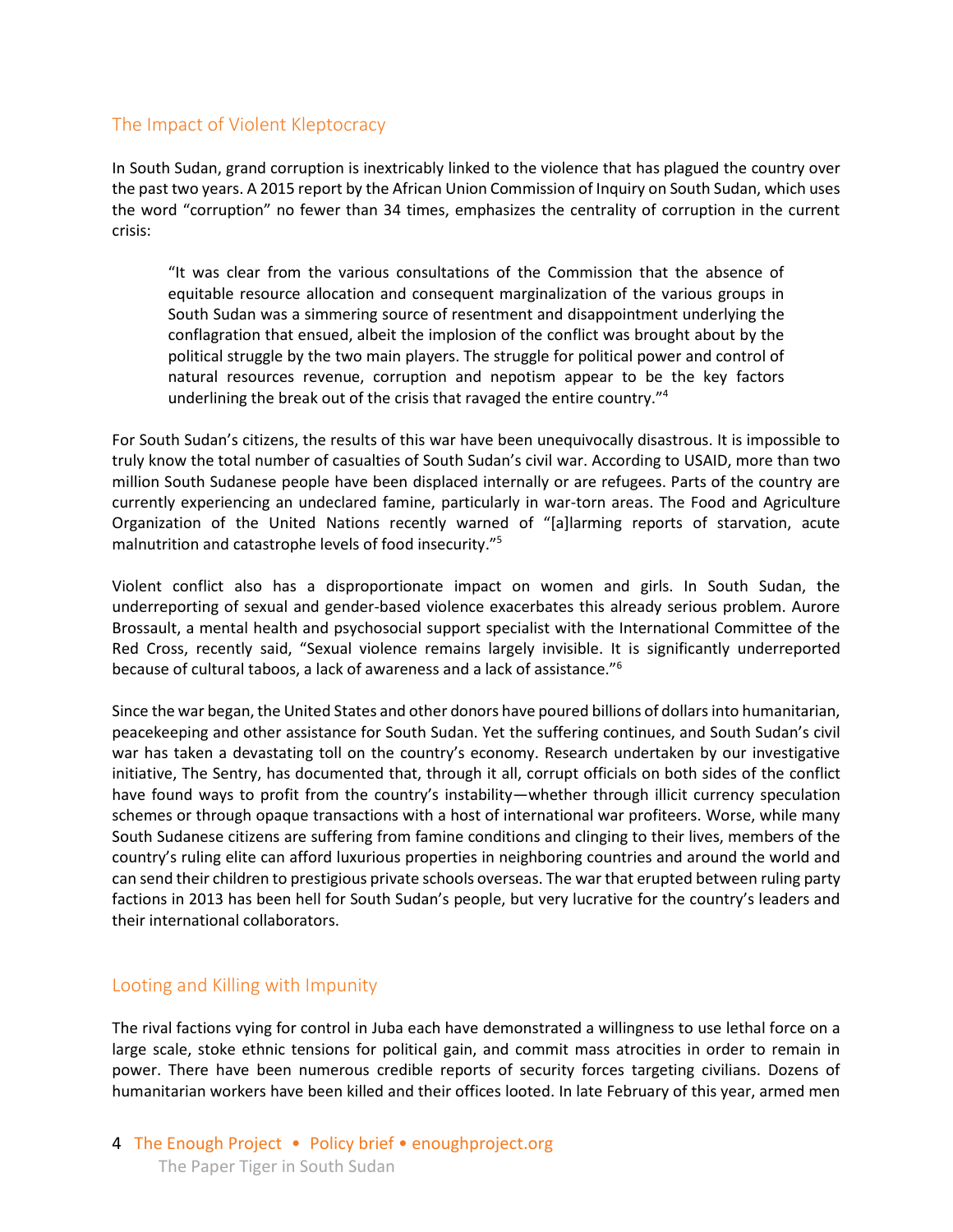attacked a Protection of Civilians (PoC) site in Malakal, South Sudan, killing over a dozen people, including several health workers. "The attack in the Malakal protection of civilians site (PoC) on 17 and 18 February is another horrifying instance of brutality in a two year conflict marked by utter and unacceptable lack of respect for the lives and dignity of South Sudanese civilians," Médecins Sans Frontières said in a statement about the attack.<sup>7</sup> "These callous acts of reprehensible violence occurred against a backdrop of two years in which civilians have been subject to indiscriminate levels of violence leading to death, irreparable wounds and the devastation of already extremely vulnerable communities in South Sudan."<sup>8</sup>

### Nurturing Independent and Effective Accountability Mechanisms

This system of horrific violence does not develop and evolve in a vacuum; it feeds on the deep corruption and lack of accountability that defines the system of governance in South Sudan. Yet the pervasive and systemic corruption that enables this violence is not the result of the complete absence of laws or institutions in the country. In fact, South Sudan's institutional and legal framework for governing public expenditures and combatting corruption was developed with a massive amount of assistance from foreign donors—including the United States—and is considered to exceed international best practices. These laws may look great on paper, but corruption remains rampant because they are simply not enforced with any regularity. In fact, it appears that the country's leaders have proactively cultivated weak and underdeveloped institutions that allow for minimal or nonexistent checks and balances on the excesses of government officials.

Meanwhile, journalists and activists who are supposed to be protected by the country's constitution are routinely subject to violence, intimidation, and other forms of obstruction by those in power. And therein lies the crux of the problem: South Sudan's kleptocrats believe they can loot state assets, flout the country's laws, commit war crimes, and sideline or kill those who get in their way—all without fear of any consequence.

A key priority for building sustainable peace in South Sudan is supporting the development of robust accountability mechanisms within the country that can safeguard the state from would-be institutional hijackers. In the long term, **the U.S. and international donors should further support the South Sudanese government institutions that are designed to hold those in power accountable, including the Anti-Corruption Commission (SSACC), the Fiscal, Financial Allocation and Monitoring Commission, and the National Audit Chamber (NAC). The United States and broader international community should also increase diplomatic and financial support to the Joint Monitoring and Evaluation Commission (JMEC), a body that was set up in late 2015 to monitor the implementation of the peace agreement.**

Given the enormity of the corruption crisis and its links to deadly violence, **donors and international institutions that are engaged in South Sudan should also give serious consideration to establishing a dual-key financial management mechanism similar to the Governance and Economic Management Assistance Program (GEMAP) used in Liberia from 2006 to 2010.** Under this arrangement, international advisors embedded in key ministries and state-owned enterprises had cosignatory authority over the allocation of contracts, natural resource licenses, and all other major expenditures for a period of several years after the end of Liberia's deadly civil war. In addition to having a strong capacity-building component, GEMAP also helped ensure that state revenue in Liberia was directed to pay for essential basic services. GEMAP also included international audit provisions for donor-provided funds.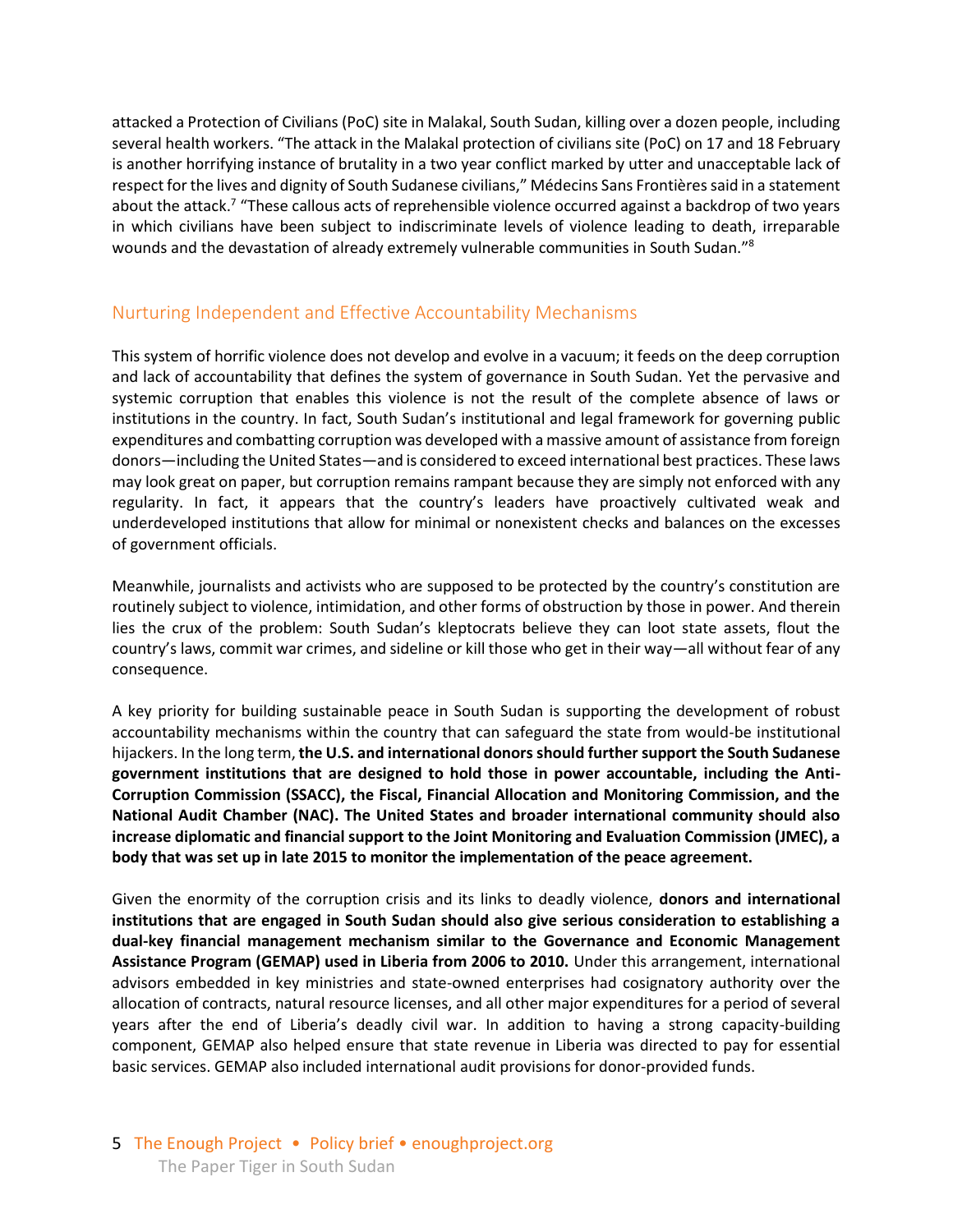The government of South Sudan has failed spectacularly to provide basic services for its citizens, namely public sector employee salaries, public health initiatives, educational programs, and basic infrastructure. For this reason, a GEMAP-like arrangement should be strongly considered to safeguard the country's financial integrity. Without such an arrangement, the United States and other international donors have no guarantees that aid dollars and capacity-building support will go anywhere but to support the kleptocratic system that is currently in place.

Ultimately, South Sudanese civil society must be allowed to play its proper role in holding state actors accountable for their actions. The South Sudanese government should create and enforce greater legal protections for civil society organizations and media monitoring corruption and other government abuses, as these actors will provide the foundation for accountability in South Sudan moving forward.

However, given that the South Sudanese elites responsible for the current civil war are actually benefiting from the status quo, those in power in Juba are extremely unlikely to adopt these measures without external pressure to do so. Therefore, the international community must do much more to build the necessary leverage that could be used to press South Sudan's leaders to make the difficult decisions for peace, transparency, and accountability. Donors could also consider providing aid to South Sudanese government institutions that is conditioned on compliance with certain basic benchmarks related to transparency, civil society protections, financial management standards, etc.

## Imposing—and Enforcing—Smarter Sanctions

Targeted sanctions aimed at the networks most responsible for the violence and corruption represent one of the most promising means of applying financial pressure on South Sudan's kleptocrats. Ideally, the U.N. Security Council would levy and enforce targeted sanctions on senior South Sudanese officials responsible for the rampant looting of state assets, widespread violence, and human rights abuses. However, some members of the Security Council have signaled that they will block any further sanctions proposed against South Sudan's leaders. **Given the low likelihood of a deeply divided U.N. Security Council acting on this issue, the United States should build a coalition of countries prepared to impose targeted sanctions on key high-ranking officials on both sides of the conflict who are undermining peace and then robustly enforce those sanctions.**

The United States should also strengthen the current sanctions regime for South Sudan by amending Executive Order 13664, which authorizes sanctions on the perpetrators of certain abuses in South Sudan. Amendments could include additional criteria that would allow the administration to place sanctions on South Sudanese officials engaging in public corruption or actions that stifle free speech or democracy through repression of civil society and media. An executive order issued recently on Libya targets for sanctions those whose actions "may lead to or result in the misappropriation of state assets."<sup>9</sup> This innovative criterion would surely make sense for South Sudan. **The administration should consider enacting secondary sanctions that would target foreign financial institutions engaged in facilitation of public corruption in South Sudan. Additionally, sectoral sanctions could be deployed to limit certain types of financing available for future (rather than current) petroleum projects.**

To be frank, sanctions in many countries are ineffective and at times counter-productive. The main problems with sanctions in South Sudan and elsewhere are that they often do not target top decisionmakers and are not sufficiently enforced. To counter these challenges, **targeted sanctions in South Sudan** 

6 The Enough Project • Policy brief • enoughproject.org The Paper Tiger in South Sudan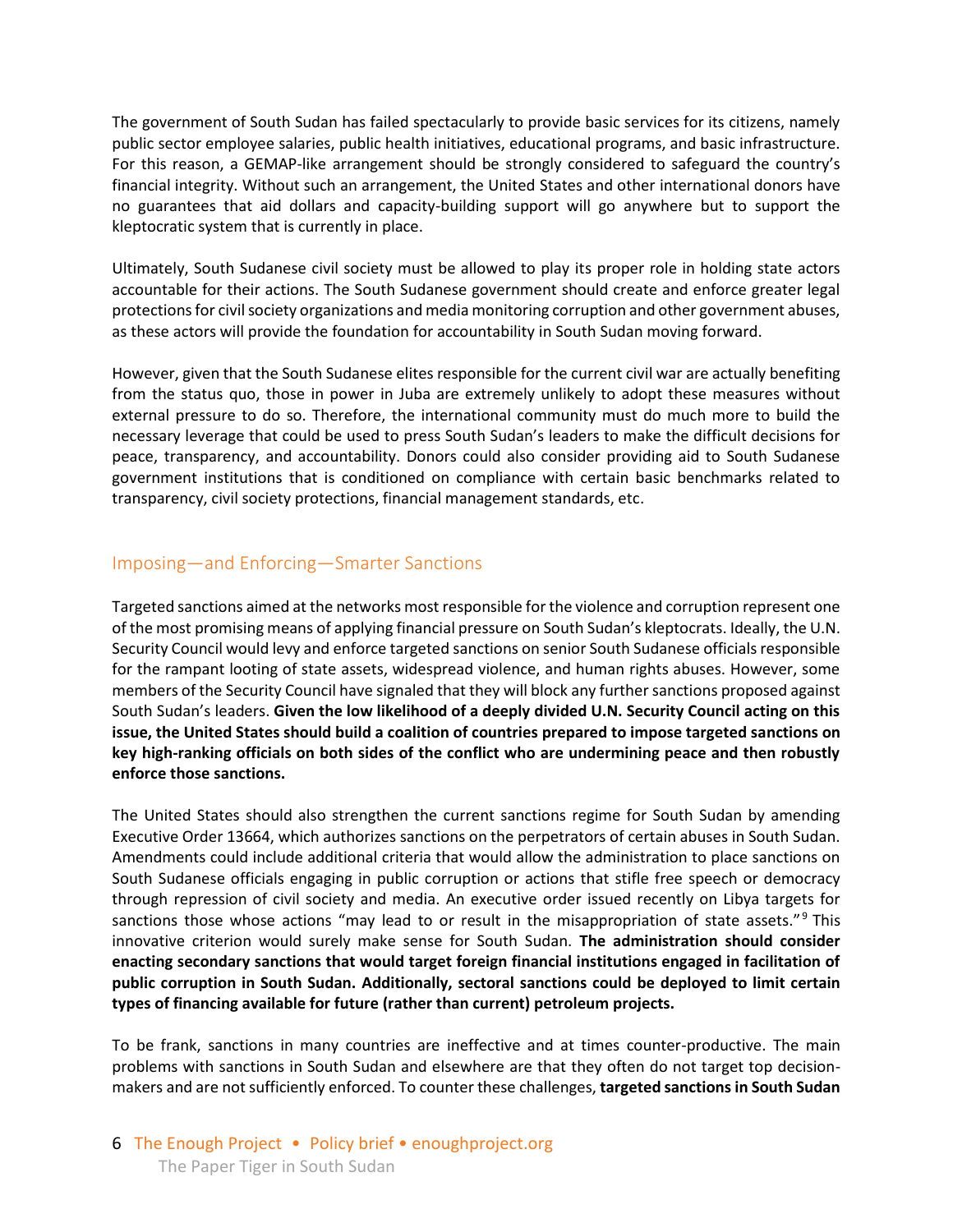**should be imposed on much higher-level officials and should be the subject of strict enforcement efforts to demonstrate seriousness on the part of the United States and broader international community.**

Funding for the necessary staff to oversee sanctions work remains a problem, especially for Africa-related sanctions regimes. **The U.S. Congress should work to ensure that the government agencies responsible for administering and enforcing targeted sanctions, in particular the Department of Treasury's Office of Foreign Assets Control (OFAC), have sufficient resources and staff directed to pursue these cases.**

More wide-ranging statutes focused on consequences for gross corruption would be a critical tool in the anti-atrocities arsenal. **Another step that the U.S. Congress could take on its own to put a dent in the culture of impunity that characterizes violent kleptocracies like South Sudan would be passing the Global Magnitsky Human Rights Accountability Act.** This bill would provide the U.S. government with the authority to place sanctions on corrupt public officials who misappropriate state assets as well as anyone who attacks journalists and human rights defenders.

In order for the sanctions to be effective, they must be adequately enforced. Investigations by The Sentry and revelations in the recent U.N. Panel of Experts reports show blatant lapses in enforcement of U.N. sanctions placed on the perpetrators of abuses in South Sudan. We see not only violations of travel bans but also banks in Kenya that may have maintained accounts for individuals under sanctions. Specifically, the U.N. Panel of Experts reports it received documents suggesting that Maj. Gen. Marial Chanuong Yol Mangok and Lieut. Gen. Gabriel Jok Riak have continued to maintain accounts at Kenya Commercial Bank.<sup>10</sup> Our information indicates that these were U.S. dollar-denominated accounts. If true, **this means that the U.S. Department of Treasury's Financial Crimes Enforcement Network (FinCEN) and other government agencies should be able to follow up on transactions from these accounts and investigate further who else, in addition to the bank itself, was committing sanctions violations by conducting business with these individuals. Furthermore, we see some evidence that officials from countries neighboring South Sudan may have played a role in facilitating or helping to conceal the offshoring of their assets. The U.S. government must send a direct message to these countries and their financial institutions, starting with Kenya, that compliance with sanctions is not optional and facilitation of the wholesale looting of South Sudanese state assets will not be tolerated, or else there will be further consequences directed at their banking sectors. Finally, in conjunction with any future designations, the U.S. government should be proactive in ensuring that these countries and their financial institutions cooperate in providing information and take appropriate enforcement action.**

### Stemming the Flow of Corrupt Assets

Kleptocratic networks cannot operate in a vacuum. They require access to financial institutions, the ability to move or launder their ill-gotten gains, and safe places to stash their illicit proceeds. In the case of South Sudan, numerous international banks have facilitated the illicit transfer of funds out of the country. Several countries around the world, including regional neighbors, have also proven to be a safe place for South Sudanese leaders to park their assets.

Given the dominant role of the dollar in international transactions and the primacy of the U.S. financial system, the U.S. government has the power to obtain bank records from countries where these illicit assets are stashed. **FinCEN can and should send out a request to U.S. financial institutions inquiring about senior South Sudanese officials suspected of grand corruption. FinCEN could also issue an**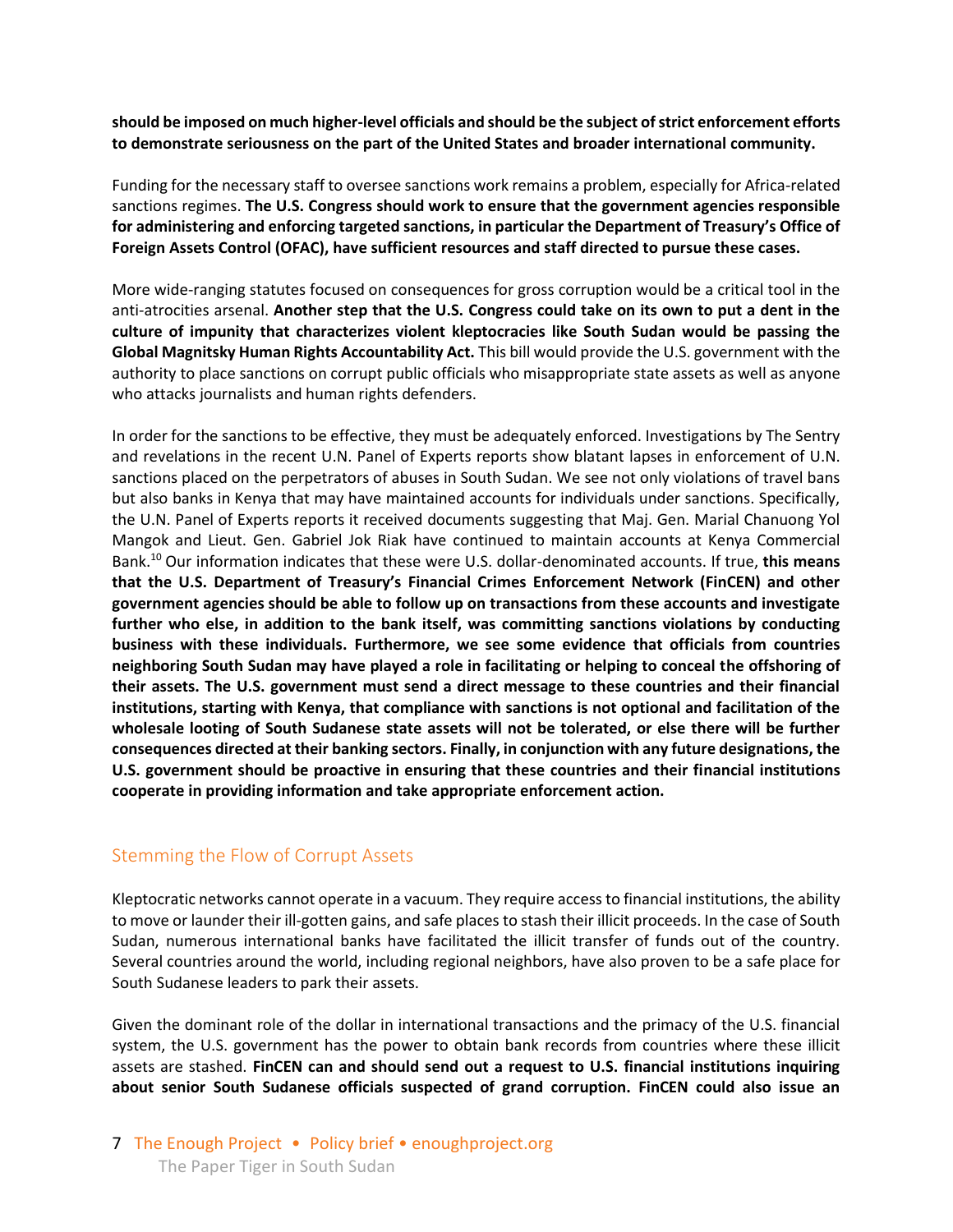**advisory to all U.S. financial institutions regarding the risk of possible money laundering activity related to the laundering of the proceeds of corruption from South Sudan. This, in turn, would prompt U.S. banking and financial institutions to provide information about possible indicators of money laundering to the Treasury Department.**

**The Obama administration should also begin direct and coordinated senior-level diplomatic outreach to key banks that are engaged in moving corrupt South Sudanese assets, by asking them to cooperate with these efforts by providing information or face future direct action that could limit access to the U.S. or European financial systems. U.S. authorities should warn banks that are now engaged in moving corrupt South Sudanese assets that they could face significant penalties, including being cut off from U.S. or European financial systems.**

As with sanctions, U.S. efforts to curb the offshoring of South Sudanese assets will be significantly more potent if done in concert with a range of international partners, especially the countries in the region where South Sudan's leaders often choose to park their illicit assets. **The Obama administration should take advantage of mutual legal assistance treaties with several key countries in the region and send requests to Kenya, Uganda, and Ethiopia asking for bank records associated with South Sudanese elites suspected of grand corruption.** If these countries are not cooperative, the administration can work with its allies to raise concerns in a coordinated manner about their possible noncompliance with anti-money laundering best practices in several international forums, including meetings of the Financial Action Task Force (FATF) as well as the Eastern and Southern Africa Anti-Money Laundering Group (ESAAMLG), where membership for these countries is discussed.

**Once the offshored assets of South Sudan's kleptocrats are identified, U.S. authorities, as well as their counterparts overseas, should open investigations that could lead to the forfeiture of the assets and to the prosecution of those involved in money laundering. The U.S. Department of Justice's Kleptocracy Asset Recovery Initiative—an investigative unit comprised of personnel from the DOJ, Federal Bureau of Investigation, and Department of Homeland Security—should lead the way for these investigations.** 

### Holding War Profiteers to Account

It is not only South Sudan's kleptocrats who are making a fortune from the country's brutal civil war. A host of mercenaries and war profiteers have turned up in South Sudan, eager to profit from the country's misery.

Take Erik Prince, the founder of Blackwater Agency, for example. When Prince's firm, Frontier Services Group (FSG), began operating in South Sudan, he was explicit about one thing: FSG was dealing solely with the Ministry of Petroleum and Mining, not the military. Prince and FSG indeed have significant business interests in South Sudan's oil sector, including a contract to build and operate a diesel refinery and a \$23.3 million contract "to transport supplies and perform maintenance on production facilities at the oil fields."<sup>11</sup> However, providing services to South Sudan's security forces would require a special license from the State Department in order to comply with the U.S. Arms Export Control Act and the International Traffic in Arms Regulations (ITAR). In fact, Prince's Blackwater Agency had been fined for operating without such licenses several times, including once in 2006 for offering its services to southern Sudanese rebels prior to independence.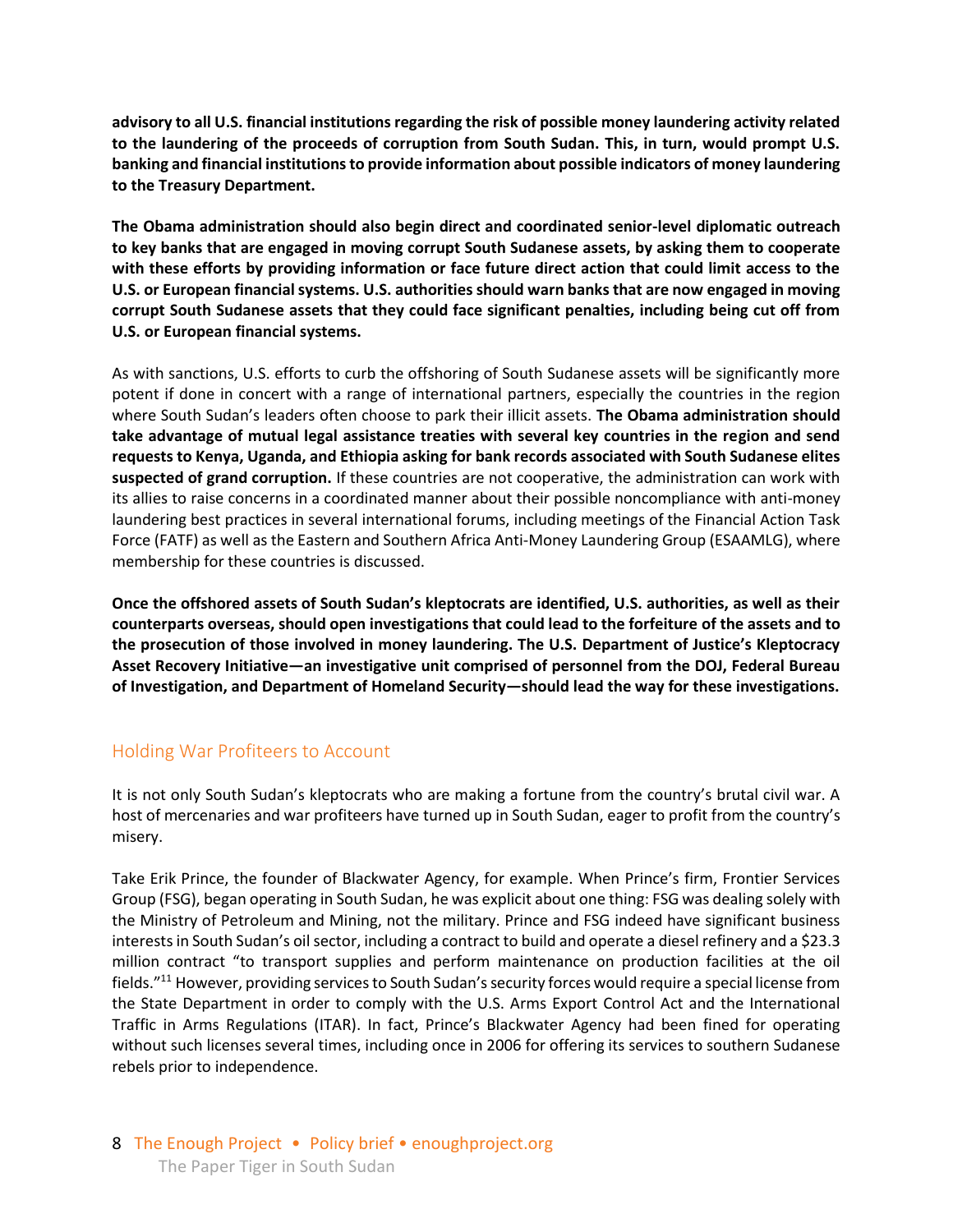Although Prince's associates stressed that they were not doing business with South Sudan's military, an investigation by the online investigative news site The Intercept revealed information suggesting that Prince's company had attempted to provide attack aircraft to the government of South Sudan in addition to other defense-related services. When crafting another pitch to South Sudan's government for an operation that, according to the report, would entail "oil field security training, security intervention and protection support services to the government" for a cost of some \$300 million, The Intercept's reporting suggested that Prince and his associates "explicitly plotted a business structure for the contract that would expose no traceable connection to them" which they believed "would enable them to hide violations of U.S. and international defense regulations."<sup>12</sup> Evidence obtained by The Sentry appears to confirm some key findings of this investigation. Records obtained through our investigation indicate that Frontier Logistics Consultancy DMCC, a subsidiary of FSG, also appeared to have a \$5.6 million contract for the provision of "logistical support" to the Sudanese People's Liberation Army. **The U.S. Department of State and Department of Justice should thoroughly examine whether or not Prince and his associates have violated U.S. laws and trade restrictions.**

Unfortunately, FSG is just one of many international companies that appear to have profited from South Sudan's conflict. Many of these entities are based in places outside the United States, including wellknown hubs for illicit weapons flows such as Ukraine. **However, most sanctions programs, including the one in place for South Sudan, contain provisions that allow the administration to place sanctions on anyone found to have "materially assisted, sponsored, or provided financial, material, logistical, or technological support for, or goods or services in support of" entities under sanctions or those committing sanctionable offenses. <sup>13</sup> The administration could use these provisions to hold the international enablers and facilitators of violence and looting in South Sudan to account.**

### Ending Impunity in South Sudan

South Sudan has been kidnapped for ransom, and the hostage takers so far have faced no consequences. But the United States and broader international community now have an opportunity to help South Sudan change course.

Corruption can be countered if kleptocratic networks are denied access to their illicit outflows. The capturing of their ill-gotten wealth deprives them of resources and exposes their lavish assets to the South Sudanese citizenry, which has been further impoverished, displaced, and exposed to extreme violence due to this latest greed-fueled war.

The United States has tools at its disposal to foster significant change and help to end the suffering on the ground in South Sudan. The Obama administration should deploy the tools of financial pressure accordingly, and the U.S. Congress should work to ensure that the agencies responsible for administering sanctions and leveraging such tools have sufficient resources and staff to fulfill this mission. Furthermore, passage of the Global Magnitsky Human Rights Accountability Act by the U.S. Congress would help ensure that these agencies have a robust mandate to use their power to counter kleptocracy and disrupt the networks of those who commit mass atrocities while also protecting the journalists and human rights defenders who put their lives on the line while attempting to expose abuses.